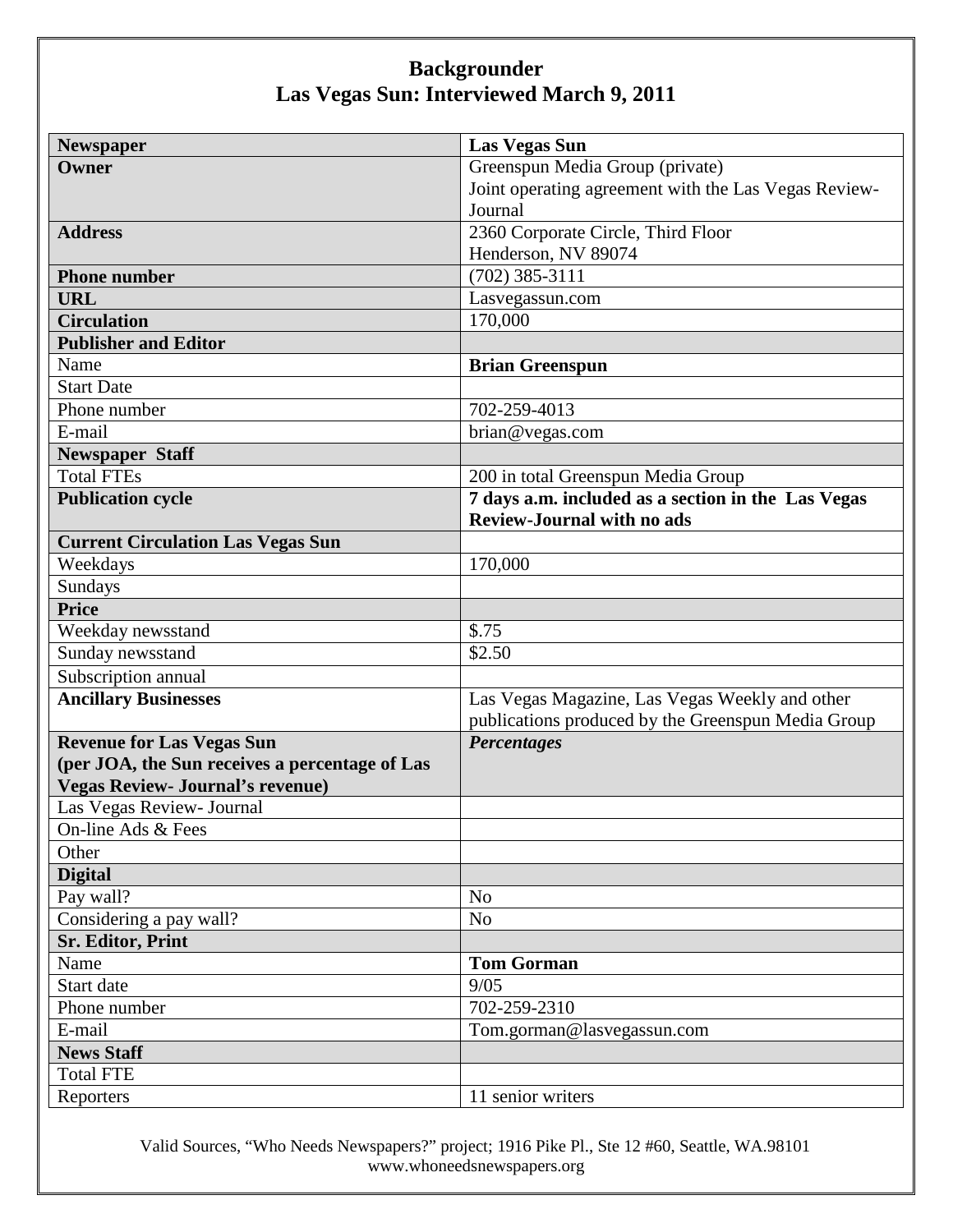| Editors                                               | 1 Senior Editor; 2 Asst. MEs; 4 copy editors; 3 designers |
|-------------------------------------------------------|-----------------------------------------------------------|
| Photo                                                 | 1 Editor; 4 photographers; 2 videographers                |
| Other?                                                |                                                           |
|                                                       |                                                           |
| <b>Bureaus</b>                                        | $(1)$ Carson City; $(1)$ Reno; $(1)$ DC                   |
| Coverage                                              | More than 50% of their time                               |
| Local government                                      | (6) Government/Politics/Public policy reporters           |
| Courts                                                | Yes                                                       |
| Public safety                                         | Yes                                                       |
| County government                                     | Yes                                                       |
| <b>School Board</b>                                   | 1 education reporter                                      |
| <b>Business</b>                                       | 2 senior writers cover business                           |
| <b>Sports</b>                                         | Digital news staff covers                                 |
| Entertainment & arts                                  | Digital news staff covers                                 |
| Environment                                           | None                                                      |
| Health care                                           | Position open                                             |
| Do you assess online news content?                    |                                                           |
| Number of sources?                                    |                                                           |
| Writing or visual journalism impact?                  |                                                           |
| Other                                                 |                                                           |
| <b>Sr. Editor, Digital</b>                            |                                                           |
| <b>Name</b>                                           | <b>Robert Curley</b>                                      |
| Start date                                            | 2008                                                      |
| Phone number                                          | 702-948-7831                                              |
| Email                                                 | rob@lasvegassun.com                                       |
| <b>Digital News Staff</b>                             |                                                           |
| Size                                                  | 12 people; (3) interns                                    |
| Sufficient?                                           | Total staff: operations, ads and design $= 25$            |
| <b>Reporting/Photo staff</b>                          |                                                           |
| Does reporting staff feed materials for digital media | Yes                                                       |
| <b>Website start date</b>                             |                                                           |
| <b>Capabilities</b>                                   |                                                           |
| Web platform software?                                |                                                           |
| Content management system: software?                  | Django; Ellington -- content management system (CMS)      |
| Does your organization write code?                    | Yes                                                       |
| Number of coders?                                     | 5                                                         |
| Proprietary or open-source code? Why?                 | Django - open source                                      |
| <b>Flexibility &amp; response time</b>                |                                                           |
| Can you change web platform – coding,                 | As needed.                                                |
| architecture, software -- at least once a month?      |                                                           |
| Can you add new functionality promptly as it          | Yes                                                       |
| becomes available?                                    |                                                           |
| <b>Digital Tools</b>                                  |                                                           |
| Crowd sourcing?                                       | Yes                                                       |
| Data visualization?                                   | Yes                                                       |

Valid Sources, "Who Needs Newspapers?" project; 1916 Pike Pl., Ste 12 #60, Seattle, WA.98101 www.whoneedsnewspapers.org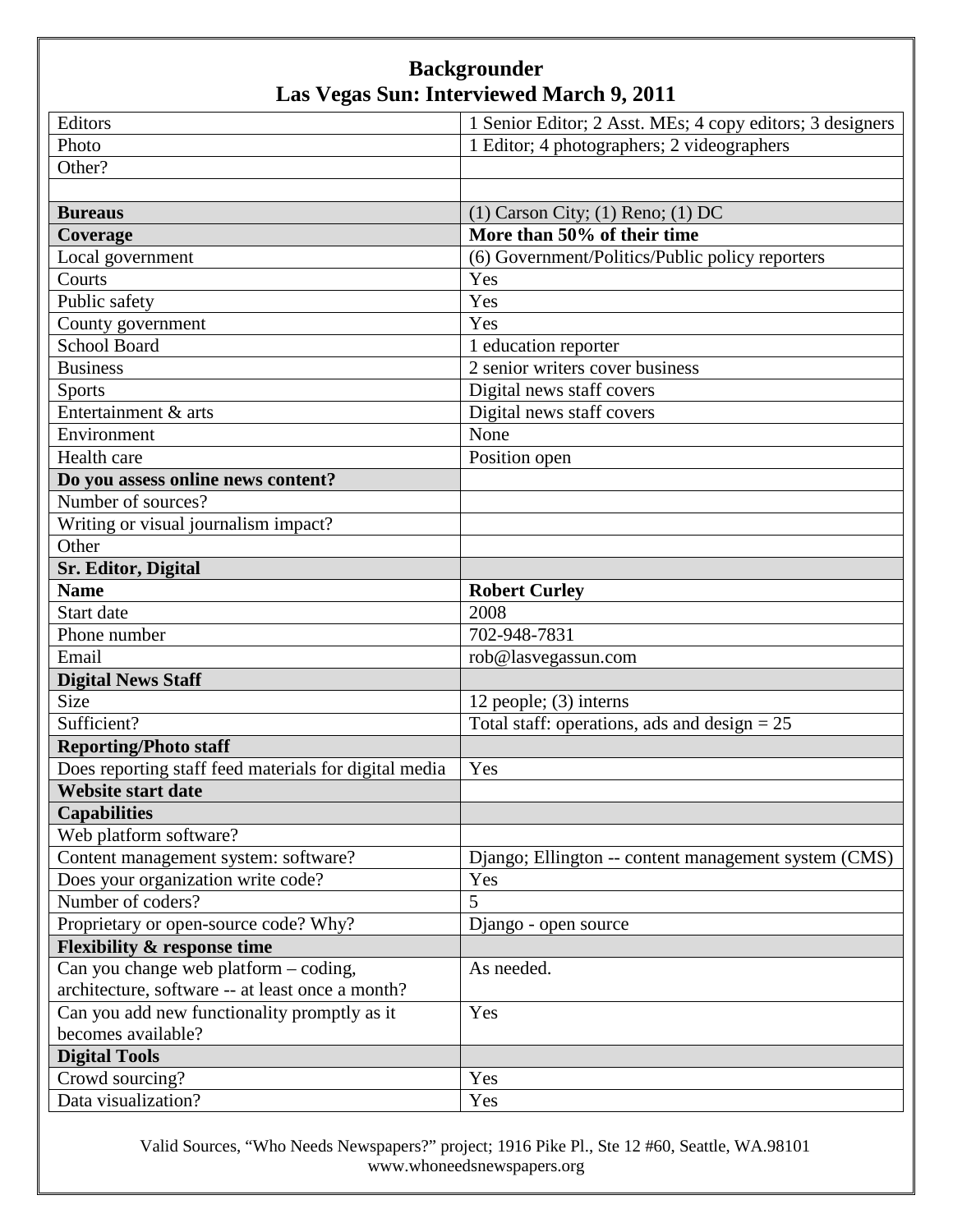| Investigative reporting?                               | Yes                                                  |
|--------------------------------------------------------|------------------------------------------------------|
| Documentary video?                                     | Yes                                                  |
| Any other kinds of digital tools are being used?       |                                                      |
| <b>Social Media</b>                                    |                                                      |
| What is the overall organizational commitment to       | Facebook                                             |
| collecting, creating, shaping and delivering all your  | Twitter                                              |
| news/information products through these digital        |                                                      |
| channels?                                              |                                                      |
| To what extent is your newspaper connected to          | Extensively                                          |
| people through social media?                           |                                                      |
| <b>Advertising</b>                                     |                                                      |
| Is your advertising staff able to provide              |                                                      |
| competitive digital services to merchants?             |                                                      |
| Do you use "real time" ads?                            |                                                      |
| Does your advertising department sell "digital         |                                                      |
| services", such as helping merchants with website      |                                                      |
| production?                                            |                                                      |
| Does your ad department sell electronic coupons or     |                                                      |
| other modern digital products?                         |                                                      |
| Other?                                                 |                                                      |
| <b>Assessment</b>                                      |                                                      |
| How do you assess your digital news/information        |                                                      |
| products?                                              |                                                      |
| Page-views?                                            | 13M-14M/month                                        |
| Monthly uniques?                                       | $1.2M - 1.5M/month$                                  |
| Revenue?                                               |                                                      |
| What other metrics do you use?                         |                                                      |
| Do you assess news content?                            |                                                      |
| Number of sources?                                     |                                                      |
| Writing or visual journalism impact?                   |                                                      |
| Other?                                                 |                                                      |
| <b>Editing</b>                                         |                                                      |
| Are there different procedures (layers of editing) for | Managing editor (online) reviews posted stories; but |
| web vs. print products?                                | functions between print and online are being         |
|                                                        | consolidated.                                        |
| Do you use AP Style in your digital products?          | Yes                                                  |
| <b>Revenue</b>                                         |                                                      |
| Do you charge for any digital news products?           | Some archival searches.                              |
| Which products and how much?                           |                                                      |
| <b>Digital Delivery Systems</b>                        |                                                      |
| What delivery systems do you employ?                   |                                                      |
| E-edition? (software?)                                 |                                                      |
| <b>Smart Phone - apps</b>                              | Mobile app works on all smart phones                 |
| -- iPhone                                              | Mobile app works on all smart phones                 |
| -- Android                                             | Mobile app works on all smart phones                 |

Valid Sources, "Who Needs Newspapers?" project; 1916 Pike Pl., Ste 12 #60, Seattle, WA.98101 www.whoneedsnewspapers.org